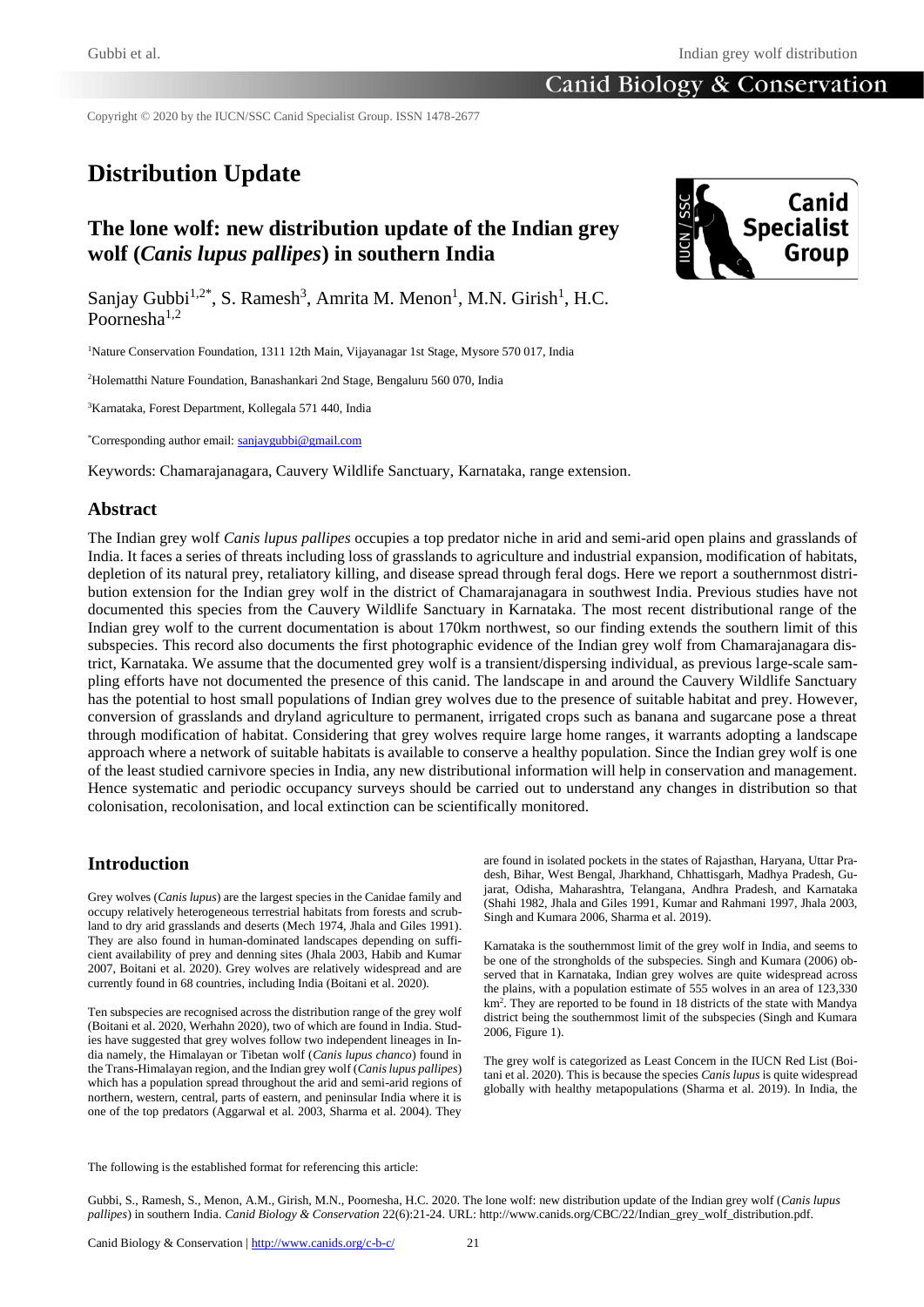subspecies *Canis lupus pallipes* is protected under Schedule-I of The Wildlife Protection Act (1972). Locally, the main threats to the already depleting grey wolf populations in India are the lack of natural prey availability, retaliatory killing by humans, disease spread through feral dogs, and habitat loss due to agricultural and industrial expansions (Jhala 2003).

In Karnataka, there is a lack of systematic surveys specifically targeted to estimate and monitor the distribution and population of grey wolves. However, Singh and Kumara (2006) documented their distribution as a by-product of their work on large mammal distribution in Karnataka. Thus, any new information about the occurrence of the subspecies adds valuable data towards the understanding and conservation of the species. Here, we report the presence of the Indian grey wolf in an area where it has not been previously documented.

# **Methods**

### *Study area*

Cauvery Wildlife Sanctuary (CWS; 1,081km<sup>2</sup>; Figure 1) lies within 11.9484°N–12.4098°N, 77.1596°E–77.7778°E. It falls under the Ramanagara, Mandya, and Chamarajanagara districts of Karnataka at the junction of the Western Ghats and the Eastern Ghats. CWS is part of a larger protected area (PA) network including Malai Mahadeshwara Wildlife Sanctuary (906 km<sup>2</sup>), Biligiri Rangaswamy Temple Tiger Reserve (574 km<sup>2</sup>), Satyamangalam Tiger Reserve (1,409 km<sup>2</sup>), Cauvery North Wildlife Sanctuary (504 km<sup>2</sup>), and other reserved forests (Gubbi et al. 2017a). The vegetation in CWS is characterised as woodland savannah, dry deciduous, and tropical dry thorn forests along with moist deciduous forests, riparian habitat along the river Cauvery, and other larger streams, and small patches of 'shola' (montane evergreen) forests (KFD 2004). The river Cauvery runs west to east through CWS, dividing the PA into two parts. The altitude of the study site ranges between 254 to 1,515 m asl and receives a mean annual rainfall of 750–800 mm. The temperatures vary from 15 °C to 42 °C. The villages and hamlets within CWS cover an area of about 66 km² (TORGCCI 2001, RDPR 2011).



Figure 1. Previous known distribution range of the Indian grey wolf *Canis lupus pallipes* in Karnataka as per Singh and Kumara (2006) and current record in Cauvery Wildlife Sanctuary, Karnataka, India.

#### *Observation*

Camera-traps (Panthera V4 and V6) were deployed between March and July 2020 to estimate the density and abundance of leopards *Panthera pardus fusca* in CWS. A total of 490 camera-trap stations were selected covering different types of vegetation. At each station, two camera-traps were deployed at a height of approximately 40 cm from ground level on either side of animal trails and forest roads. The study area was divided into seven blocks and camera-traps were placed for 16 days in each block. The cameratraps were active throughout the day and night. The total amount of effort was 7,840 camera-trap days.



Figure 2. Indian grey wolf *Canis lupus pallipes* camera-trapped on the 7th April 2020 at Cauvery Wildlife Sanctuary, Karnataka, India.

### **Results**

An Indian grey wolf was photographed once at the camera-trap location 12.180427°N, 77.323309°E with a measured elevation of 666m *a.s.l.* on 7th April 2020 at 04:47h. The camera-trap station was situated in the Kothnur range of CWS falling under Chamarajanagara district.

The individual photographed had sandy brown fur with black tips on the back and a long tail with a black tip (Figure 2). The dog-like appearance, long muzzle, and long limbs with large pads were good indicators of the species. The identification of the species was confirmed with the help of field guides (Menon 2014). The habitat of this location is characterized by dry deciduous forests and woodland savannah (Figure 3).



Figure 3. Typical habitat of the Cauvery Wildlife Sanctuary, Karnataka, India.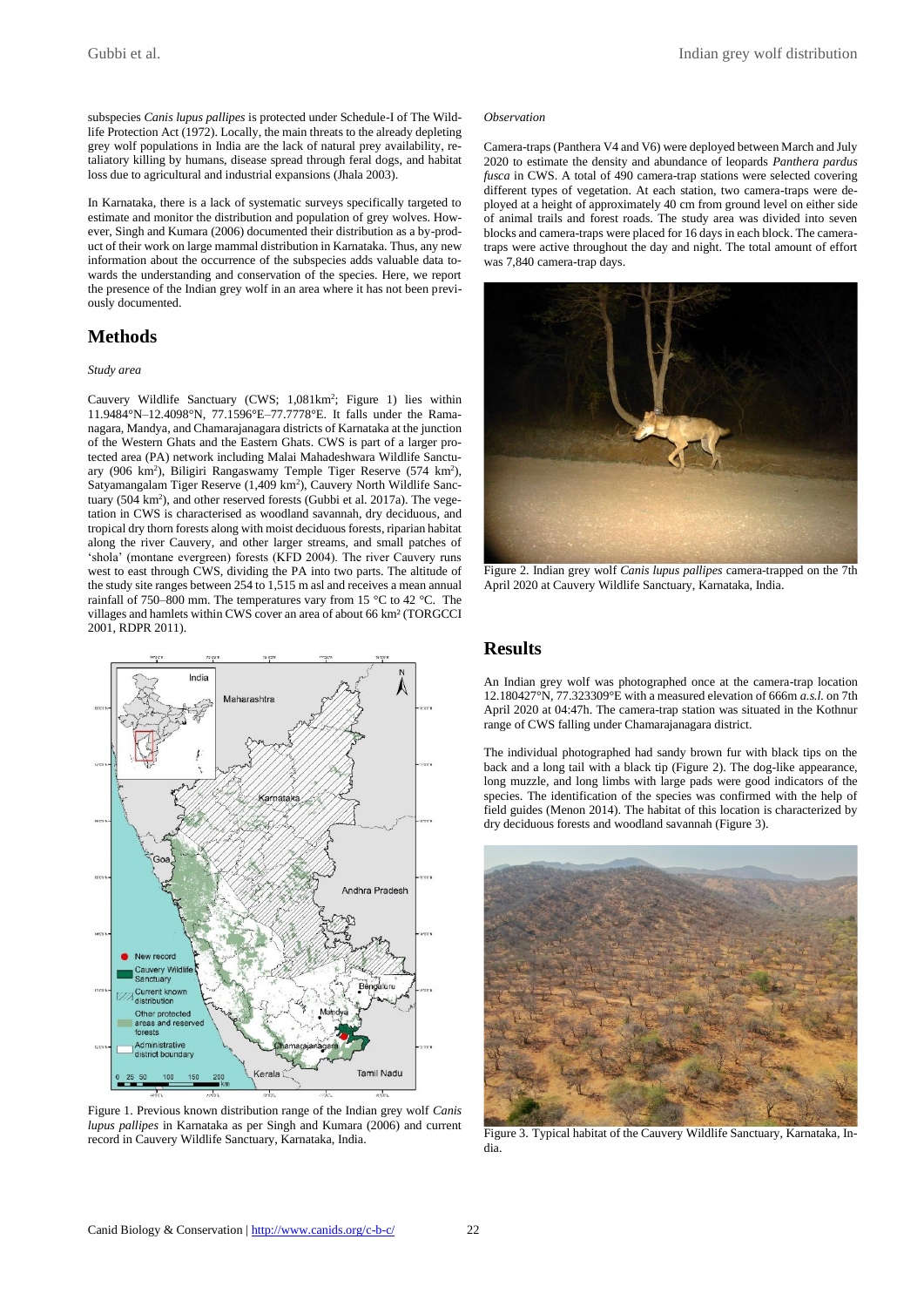## **Discussion**

This photographic evidence is the first record of the Indian grey wolf from this area. Importantly, this record establishes the southernmost limit of the grey wolf in India. Previous studies have not recorded the presence of the Indian grey wolf in the Chamarajanagara district (Neginhal 1981, Karanth 1994, Singh and Kumara 2006), and even studies that were specifically carried out in CWS have also not documented the grey wolf in this PA (Gubbi et al. 2017b) or in the entire landscape (Nicholson 1887, Neginhal 1981, Shahi 1982, Kumara et al. 2012).

The closest point in the distributional range of the Indian grey wolf to the current documentation is about 170 km northwest, so our finding extends the southern limit of this subspecies (Singh and Kumara 2006). Even though Indian grey wolves are mostly found in arid grasslands in the country, they are occasionally recorded in dry deciduous habitats such as Papikonda Wildlife Sanctuary in Andhra Pradesh, and Kanha and Pench Tiger Reserves in Madhya Pradesh (Ahmed et al. 2012, Majumdar et al. 2012, Shankar et al. 2019, Gubbi et al. this study).

The individual recorded inside CWS may be a dispersing/transient animal. Our camera-trap sampling effort during this study period, and in the past, collectively amounts to 24,930 days. Despite such efforts, there has been no earlier record of grey wolf presence in this area suggesting that this could be a transient individual.

Blackbucks (*Antilope cervicapra*) are an important prey species for grey wolves in some parts of the country (Jhala 2003, Jethva and Jhala 2004). During our 2018 camera-trap studies in CWS, blackbucks were photographed (Gubbi unpublished data). This might suggest that blackbucks are potential prey for grey wolves in this area. The diet of the grey wolf also comprises domestic livestock in agroforestry and human-dense landscapes (Jethva and Jhala 2004, Sharma et al. 2019). The area around CWS has a significant sheep and goat population, which might attract dispersing individuals as well. Furthermore, wild pigs (*Sus scrofa*), Indian hares (*Lepus nigricollis*), and rodents are all part of the grey wolf diet (Jethva and Jhala 2004), all of which are found both within and outside CWS. Hence, the landscape around CWS could possibly support a small grey wolf population, but the conversion of natural grasslands and dryland agriculture to crops that require permanent irrigation such as banana (*Musa sp.*) and sugarcane (*Saccharum sp.*) could permanently modify grey wolf habitat outside CWS. This could be a concern for the species locally and across the country where grey wolves currently are found.

The disappearance of grey wolves from an area of  $31,801 \text{km}^2$  in the southern plateau of Karnataka could be due to threats such as habitat loss, lack of natural prey availability, and retaliatory killings. Singh and Kumara (2006) speculated that the disappearance could also be attributed to the increasing number of leopards in the previously grey wolf occupied area. Management measures undertaken by the Forest Department included afforestation programmes and construction of small water bodies which led to increased forest cover and availability of water, possibly attracting leopards, and increasing competition for grey wolves (Singh and Kumara 2006).

This study documented the Indian grey wolf in Chamarajanagara district and thereby confirmed the presence of all four southern Indian canid species in the area, i.e. Indian grey wolf, Indian jackal (*Canis aureus*), Dhole (*Cuon alpinus*), and Bengal fox (*Vulpes bengalensis*), making CWS unique as it is possibly the only PA in Karnataka to document all the four large wild canids (Gubbi et al. 2017b). Though India's PA network is mostly directed towards forested habitats, it has some PAs (Velvadar National Park, Rollapadu Wildlife Sanctuary, Basur Amruth Mahal Conservation Reserve, etc.) where the grey wolf is the focus of protection. However, a few of the PAs that were designated to protect grey wolves have lost them, possibly due to erroneous management practices such as afforestation (Singh and Kumara 2006, Gubbi personal obs). Hence, management practices should be based on the ecology of the focal species, especially for habitat specialists, rather than generic approaches. The Indian grey wolf faces a serious threat due to unintentional loss of habitat and lack of awareness. Considering that Indian grey wolf home ranges can extend up to 300 km<sup>2</sup> (Jhala 2003), and that they have a high dispersal capability, it warrants that a landscape scale conservation approach is adopted where a network of suitable habitat is available to conserve a healthy meta-population of the species and its associated ecosystem.

For the protection and management of Indian grey wolves, a better understanding of its distribution and population status is also essential (Sharma et al. 2019). Hence, systematic and periodic occupancy surveys should be carried out to collect information about the Indian grey wolf so that distribution changes (colonisation, recolonisation, and local extinction) can be scientifically monitored.

# **Acknowledgments**

We are grateful to the Karnataka Forest Department for granting us the required permissions. We are thankful to all the staff of Cauvery Wildlife Sanctuary for their help and support provided during our fieldwork. The funding support for the fieldwork was provided under the Integrated Tiger Habitat Conservation Project by the IUCN, KfW, and the German Co-operation. We thank the Assigned Editor Geraldine Werhahn and an anonymous reviewer whose comments greatly helped us to improve the manuscript.

### **References**

Aggarwal, R.K., Ramadevi, J. and Singh, L. 2003. Ancient origin and evolution of the Indian wolf: evidence from mitochondrial DNA typing of wolves from Trans-Himalayan region and Peninsular India. *Genome Biology* 4: 1-30.

Ahmed, R.A., Prusty, K., Jena, J., Dave, C., Das, S.K., Sahu, H.K. and Rout, S.D. 2012. Prevailing human-carnivore conflict in Kanha-Achanakmar corridor, Central India. *World Journal of Zoology* 7: 158-164.

Boitani, L., Phillips, M. and Jhala, Y. 2020. *Canis lupus* (errata version published in 2020). The IUCN Red List of Threatened Species 2018: e.T3746A163508960 [online]. [https://dx.doi.org/10.2305/IUCN.UK.2018-](about:blank) [2.RLTS.T3746A163508960.en](about:blank) Downloaded on 06 July 2020.

Gubbi, S., Harish, N.S., Kolekar, A., Poornesha, H.C., Reddy, V., Mumtaz, J. and Madhusudan, M.D. 2017a. From intent to action: A case study for the expansion of tiger conservation from southern India. *Global Ecology and Conservation* 9: 11-20. doi[: 10.1016/j.gecco.2016.11.001](about:blank)

Gubbi, S., Nagashettihalli, H., Bhat, R., Poornesha, H.C., Anoop, A. and Madhusudan, M.D. 2017b. Ecology and conservation of leopards in protected and multiple-use forests in Karnataka. *Nature Conservation Foundation, Mysore, India*.

Habib, B. and Kumar, S. 2007. Den shifting by wolves in semi-wild landscapes in the Deccan Plateau, Maharashtra, India. *Journal of Zoology* 272: 259-265. doi: [10.1111/j.1469-7998.2006.00265.x](about:blank)

Jethva, B.D. and Jhala, Y.V. 2004. Foraging ecology, economics and conservation of Indian wolves in the Bhal region of Gujarat, Western India. *Biological Conservation* 116: 351-357. doi: [10.1016/S0006-3207\(03\)002](about:blank) [18-0](about:blank)

Jhala, Y.V. and Giles Jr, R.H. 1991. The status and conservation of the wolf in Gujarat and Rajasthan, India. *Conservation Biology* 5: 476-483. doi: [10.1111/j.1523-1739.1991.tb00354.x](about:blank)

Jhala, Y.V. 2003. Status, ecology and conservation of the Indian wolf. *The Journal of the Bombay Natural History Society* 100: 293-307.

Karanth, K.U. 1994. Status of wildlife and habitat conservation in Karnataka. *The Journal of the Bombay Natural History Society* 91: 166-179.

[KFD] Karnataka Forest Department. 2004. Management plan of Cauvery Wildlife Sanctuary. *Government of Karnataka, Bangalore, India*.

Kumar, S. and Rahmani, A.R. 1997. Status of Indian grey wolf *Canis lupus pallipes* and its conservation in marginal agricultural areas of Solapur District, Maharashtra. *The Journal of Bombay Natural History Society* 94: 466- 472.

Kumara, H.N., Rathnakumar, S., Sasi, R. and Singh, M. 2012. Conservation status of wild mammals in Biligiri Rangaswamy Temple wildlife sanctuary, the Western Ghats, India. *Current Science* 103: 933-940. doi: [10.2307](about:blank) [/24088882](about:blank)

Majumder, A., Basu, S., Sankar, K., Qureshi, Q., Jhala, Y.V., Nigam, P. and Gopal, R. 2012. Home ranges of the radio-collared Bengal tigers (*Panthera*